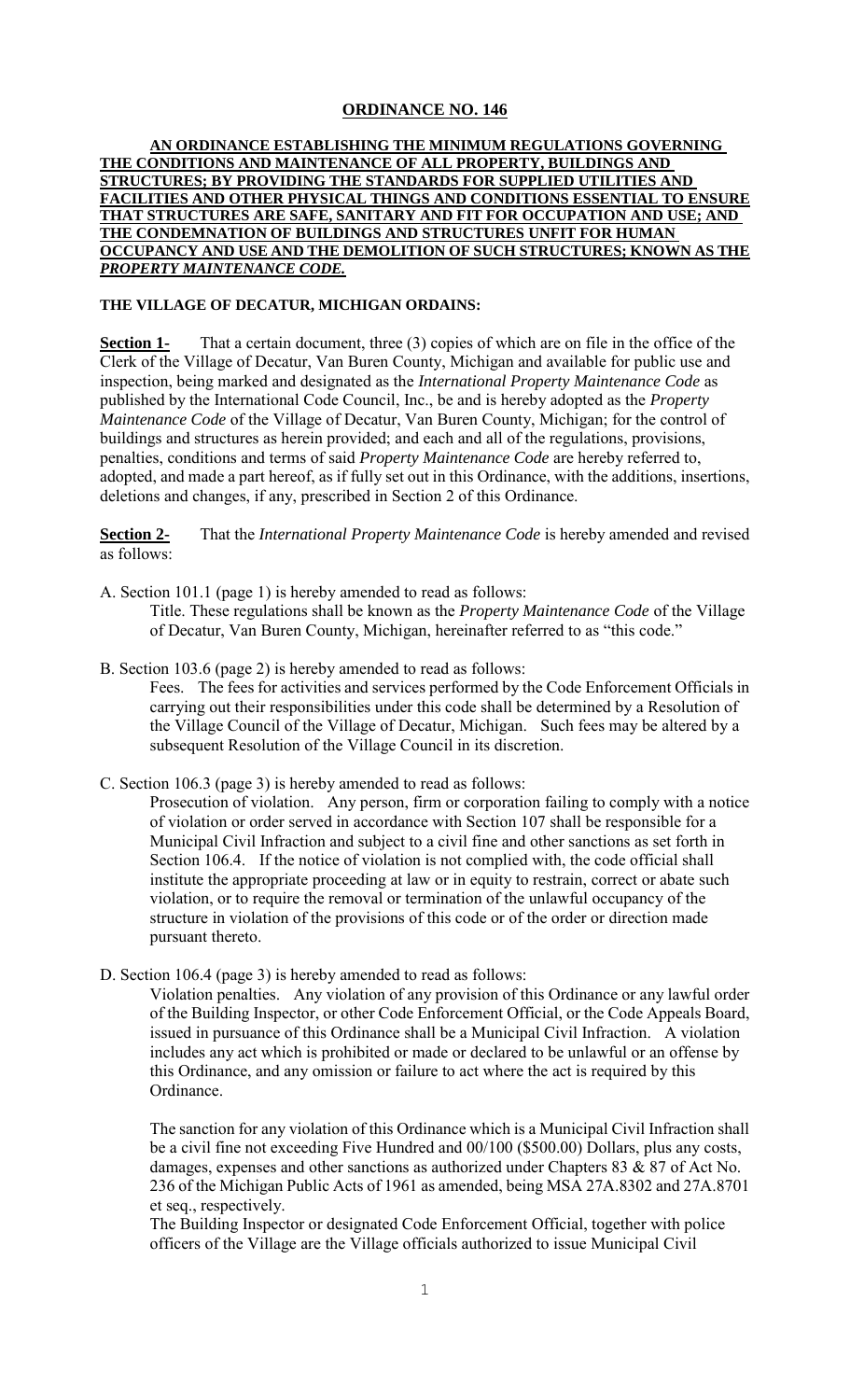Infraction citations for violations of this Ordinance.

- E. Section 111.1 (page 5) is hereby amended to read as follows:
	- Application for appeal: Any person directly affected by a decision of the code official or a notice or order issued under this code shall have the right to appeal to the Board of Appeals, provided that a written application for appeal is filed with the Village Clerk of the Village of Decatur, Michigan, within ten (10) days after the day the decision, notice or order was served. An application for appeal shall be based on a claim that the true intent of this code or the rules legally adopted thereunder have been incorrectly interpreted, the provisions of this code do not fully apply, or the requirements of this code are adequately satisfied by other means, or that the strict application of any requirement of this Code would cause an undue hardship.
- F. Section 111.2 (page 5) is hereby amended to read as follows:

Membership of the Board: The Village Council of the Village of Decatur, Van Buren County, Michigan shall constitute the membership of the Board of Appeals. The chairman of said Board of Appeals shall be the President of the Village Council, who shall be the presiding officer of said Board, and the Clerk of the Village of Decatur, or other designated person, shall be the secretary for same.

G. Sections 111.2.1 (page 5), 111.2.2 (page 5), 111.2.3 (page 5), 111.2.4 (page 5), 111.2.5 (page 5), are hereby deleted.

H. Section 303.14 (page 10) is hereby amended by inserting "March 1st to November 1st as the dates in said Section.

I. Section 602.3 (page 17) is hereby amended to read as follows:

Heat Supply. Every owner and operator of any building who rents, leases or lets one or more dwelling unit, rooming unit, dormitory or guestroom on terms, either expressed or implied, shall be required to furnish heat to the occupants thereof to maintain a temperature of not less than 65 degrees F (18 degrees C) in all habitable rooms, bathrooms, and toilet rooms.

Exception: When the outdoor temperature is below the winter outdoor design temperature for the locality, maintenance of the minimum room temperature shall not be required provided that the heating system is operating at its full design capacity. The winter outdoor design temperature of the locality shall be as indicated in Appendix D of the *International Plumbing Code.*

J. Section 602.4 (page 17) is hereby amended to read as follows:

Occupiable work spaces. Indoor occupiable work spaces shall be supplied with heat to maintain a temperature of not less than 65 degrees F (18 degrees C) during the period the spaces are occupied.

Exceptions: 1. Processing, storage and operation areas that require cooling or special temperature conditions. 2. Areas in which persons are primarily engaged in vigorous physical activities.

**Section 3 -** That Ordinance No. 142 of the Village of Decatur, Van Buren County, Michigan, which adopted the "BOCA National Property Maintenance Code/1996, Fifth Edition", is hereby repealed.

**Section 4-** That nothing in this Ordinance or in the *Property Maintenance Code* hereby adopted shall be construed to affect any suit or proceeding impending in any court, or any rights acquired, or liability incurred, or any cause or causes of action acquired or existing, under any act or Ordinance hereby repealed as cited in Section 3 of this Ordinance; nor shall any just or legal right or remedy of any character be lost, impaired or affected by this Ordinance.